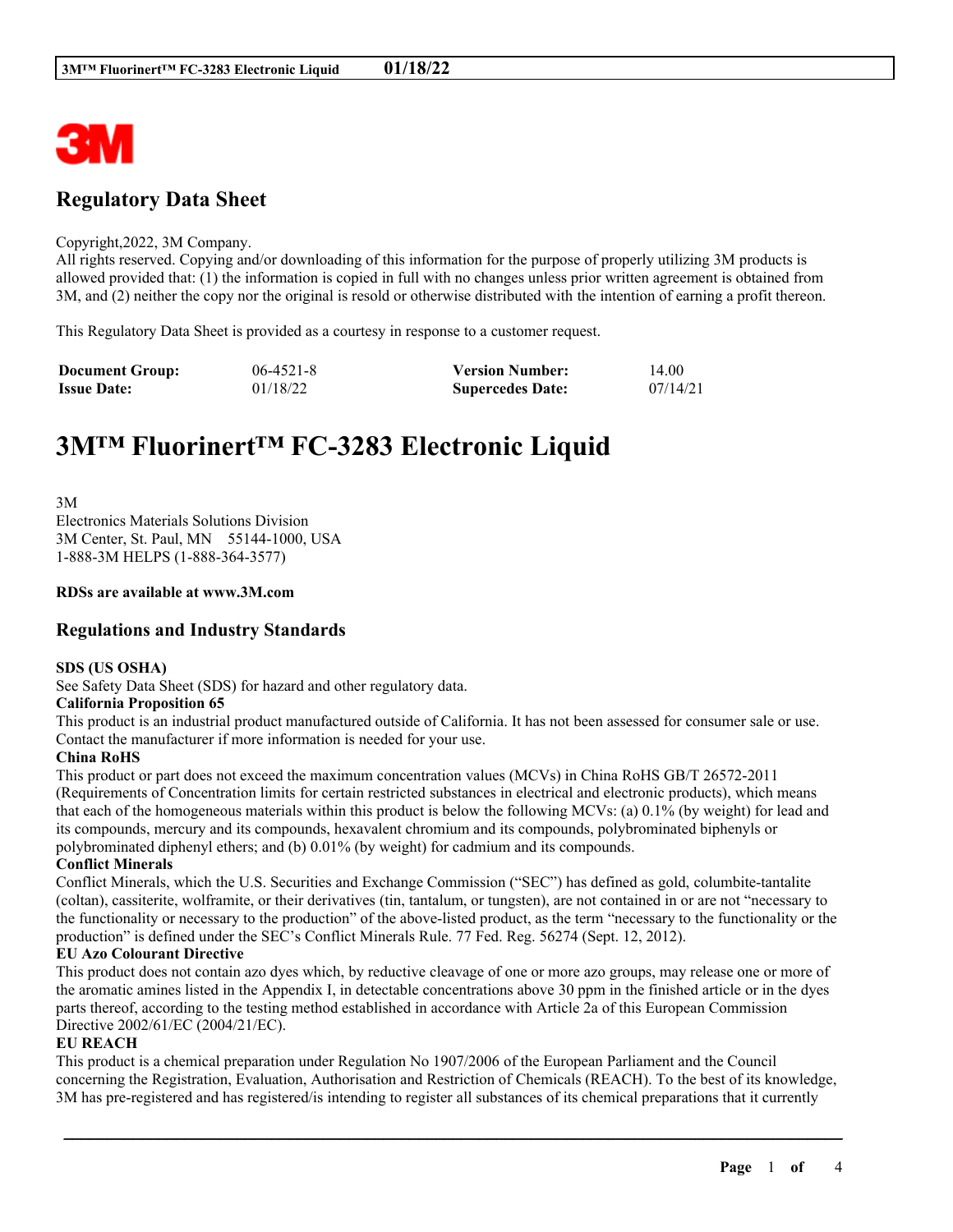imports into and/or manufactures in the European Union that are in scope for (pre-)registration by 3M. It has a required safety data sheet.

# **EU REACH**

This product, including any article that the product is composed of, does not contain at greater than 0.1% by weight a Substance of Very High Concern (SVHC) substance identified according to Article 59 of REACH. This declaration reflects the substances on the candidate SVHC list, effective January 2022.

#### **EU RoHS**

This product does not exceed the maximum concentration values (MCVs) set under EU Directive 2011/65/EU (RoHS recast/RoHS 2), as stated in Annex II to that directive. This means that each of the homogenous materials within this product does not exceed the following MCVs: (a) 0.1% (by weight) for lead, mercury, hexavalent chromium, polybrominated biphenyls or polybrominated diphenyl ethers; and (b) 0.01% (by weight) for cadmium.

#### **EU RoHS Phthalates**

This product does not exceed the maximum concentration values (MCVs) for phthalates set under EU Directive 2011/65/EU (RoHS recast/RoHS 2), as amended by EU 2015/863, which applies to finished EEE after July 22, 2019 for Category 1-7, 10- 11 products and after July 22, 2021 for Category 8 and 9 products. This means that each of the homogeneous materials within this product does not exceed the MCV of 0.1% (by weight) for each of the following phthalates: DEHP, BBP, DBP, and DIBP.

### **TSCA Section 6**

This product is not known to contain 2,4,6-Tri-tert-butylphenol (CAS 732-26-3).

**TSCA Section 6**

This product is not known to contain Decabromodiphenyl Ether (Deca-BDE) (CAS 1163-19-5).

**TSCA Section 6**

This product is not known to contain Hexachlorobutadiene (HCBD) (CAS 87-68-3).

**TSCA Section 6**

This product is not known to contain Pentachlorothiophenol (PCTP) (CAS 133-49-3).

**TSCA Section 6**

This product is not known to contain Phenol, isopropylated phosphate (3:1) (PIP (3:1)) (CAS 68937-41-7).

# **Chemicals and/or Compounds of Interest**

**4,4'-Methylenebis(2,6-Diethylaniline) (CAS 13680-35-8)** : Not intentionally added. **Acrylamide (CAS 79-06-1)** : Not intentionally added. **Alkylphenol (AP)** : Not intentionally added. **Alkylphenolethoxylates (APE)** : Not intentionally added. **Antimony and (Sb) Compounds** : Not intentionally added. **Aromatic Amines** : Not intentionally added. **Arsenic and (As) Compounds** : Not intentionally added. **Asbestos** : Not intentionally added. **Azocolorants and Azodyes** : Not intentionally added. **Benzenamine, N-Phenyl-, Reaction Products with Styrene and 2,4,4-Trimethylpentene (BNST) (CAS 68921-45-9)** : Not intentionally added. **Beryllium and (Be) Compounds** : Not intentionally added. **Bismuth and (Bi) Compounds** : Not intentionally added. **Bisphenol A (BPA) (CAS 80-05-7)** : Not intentionally added. **Butyl Benzyl Phthalate (BBP) (CAS 85-68-7)** : Not intentionally added. **Butylated Hydroxytoluene (BHT) (128-37-0)** : Not intentionally added. **Cadmium and (Cd) Compounds** : Not intentionally added. **Chlorinated Paraffins, Short Chain** : Not intentionally added. **Chlorinated Polyethylene** : Not intentionally added. **Chlorofluorocarbons (CFCs)** : Not intentionally added. **Chloroprene (Neoprene)** : Not intentionally added. **Chlorosulfonated Polyethylene** : Not intentionally added. **Chromium and (Cr) Compounds** : Not intentionally added. **Colophony (Rosin) (CAS 8050-09-7)** : Not intentionally added. **Creosote** : Not intentionally added.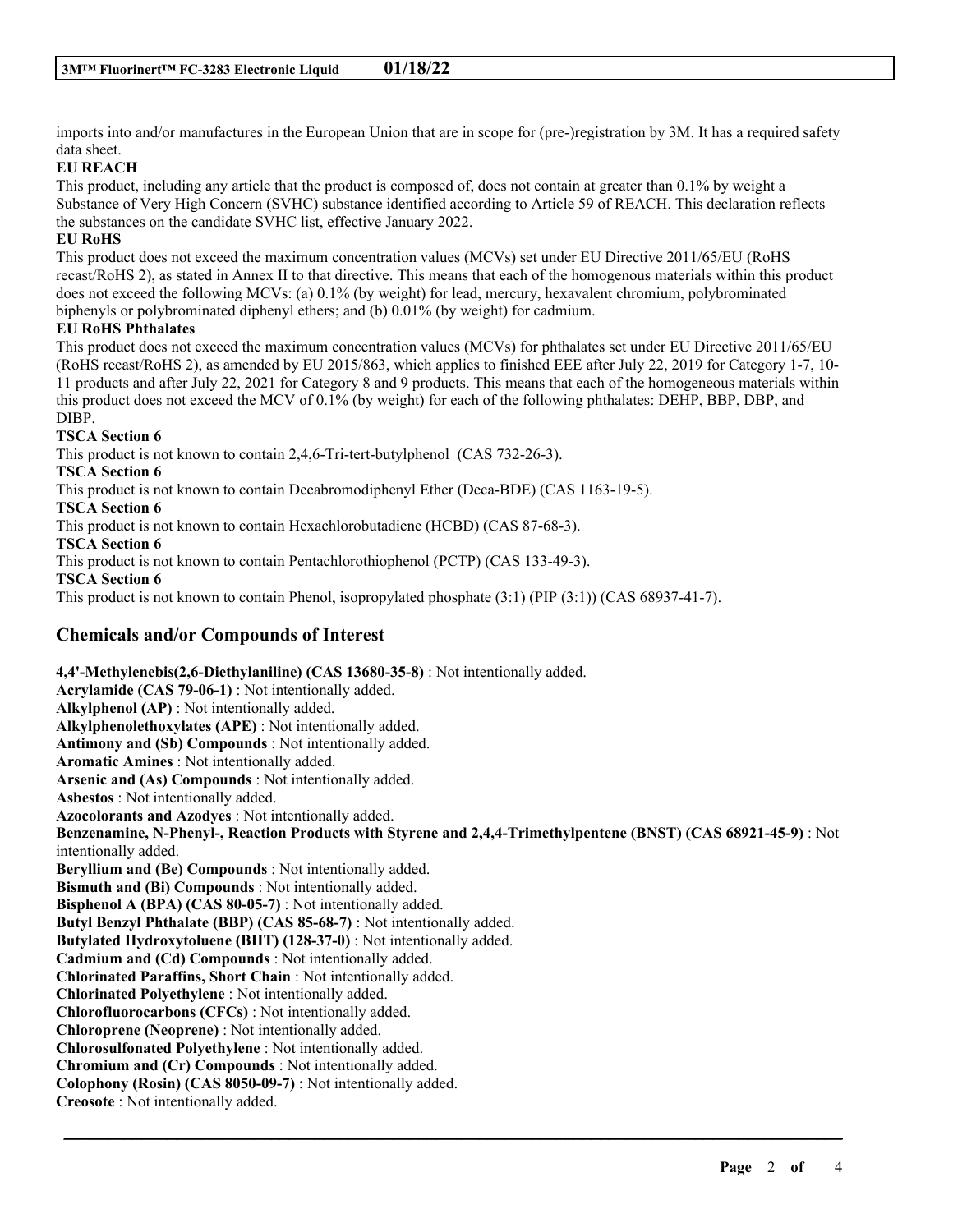**Crystalline Silica** : Not intentionally added. **Decabromodiphenyl Ether (Deca-BDE) (CAS 1163-19-5)** : Not intentionally added. **Di(2-Ethylhexyl) Phthalate (DEHP) (CAS 117-81-7)** : Not intentionally added. **Di(Methoxyethyl) Phthalate (DMEP) (CAS 117-82-8)** : Not intentionally added. **Dibutyl Phthalate (DBP) (CAS 84-74-2)** : Not intentionally added. **Dibutyl Tin Compounds** : Not intentionally added. **Diisobutyl Phthalate (DIBP) (CAS 84-69-5)** : Not intentionally added. **Diisodecyl Phthalate (DIDP)** : Not intentionally added. **Diisononyl Phthalate (DINP)** : Not intentionally added. **Dimethyl Fumarate (DMF) (CAS 624-49-7)** : Not intentionally added. **Dimethylacetamide (CAS 127-19-5)** : Not intentionally added. **Di-n-Octyl Phthalate (DNOP) (CAS 117-84-0)** : Not intentionally added. **Dioxins and Furans** : Not intentionally added. **Dyes** : Not intentionally added. **Epoxy Compounds** : Not intentionally added. **Flame Retardants (not PBB or PBDE)** : Not intentionally added. **Flavorings** : Not intentionally added. **Formaldehyde (CAS 50-00-0)** : Not intentionally added. **Genetically Modified Organisms (GMOs)** : Not intentionally added. **Gluten** : Not intentionally added. **Halogenated Compounds** : Contains. **Halogenated Flame Retardants** : Not intentionally added. **Hexabromo Cyclo-Dodecane (HBCD)** : Not intentionally added. **Hexavalent Chromium and (Cr+6) Compounds** : Not intentionally added. **Hydrochlorofluorocarbons (HCFCs)** : Not intentionally added. **Lead and (Pb) Compounds** : Not intentionally added. **Materials of Human or Animal Origin** : Not intentionally added. **Melamine (CAS 108-78-1)** : Not intentionally added. **Mercury and (Hg) Compounds** : Not intentionally added. **Musk Xylene (CAS 81-15-2)** : Not intentionally added. **Natural Rubber Latex** : Not intentionally added. **Nickel and (Ni) Compounds** : Not intentionally added. **N-Nitrosamines** : Not intentionally added. **Nonylphenol (NP)** : Not intentionally added. **Nonylphenol Ethoxylates (NPE)** : Not intentionally added. **Nuts** : Not intentionally added. **Organochlorine Pesticides** : Not intentionally added. **Organophosphate Pesticides** : Not intentionally added. **Organotin Compounds** : Not intentionally added. **Ozone Depleting Chemicals (ODCs)** : Not intentionally added. **Pentachlorophenol (87-86-5)** : Not intentionally added. **Perfluorooctanesulfonic Acid (PFOS) (CAS 1763-23-1)** : Not intentionally added. **Perfluorooctanoic Acid (PFOA) (CAS 335-67-1)** : Not intentionally added. **Petrochemical Fertilizers** : Not intentionally added. **Phenol (CAS 108-95-2)** : Not intentionally added. **Phosphorus and (P) Compounds** : Not intentionally added. **Phthalates** : Not intentionally added. **Polybrominated Biphenyls (PBB)** : Not intentionally added. **Polybrominated Diphenylethers (PBDE)** : Not intentionally added. **Polychlorinated Biphenyls (PCBs)** : Not intentionally added. **Polychlorinated Naphthalenes (PCNs) (>3 Chlorine Atoms)** : Not intentionally added. **Polycyclic Aromatic Hydrocarbons (PAHs)** : Not intentionally added. **Polyvinyl Chloride (PVC)** : Not intentionally added. **Potassium and (K) Compounds** : Not intentionally added. **Radioactive Substance** : Not intentionally added.